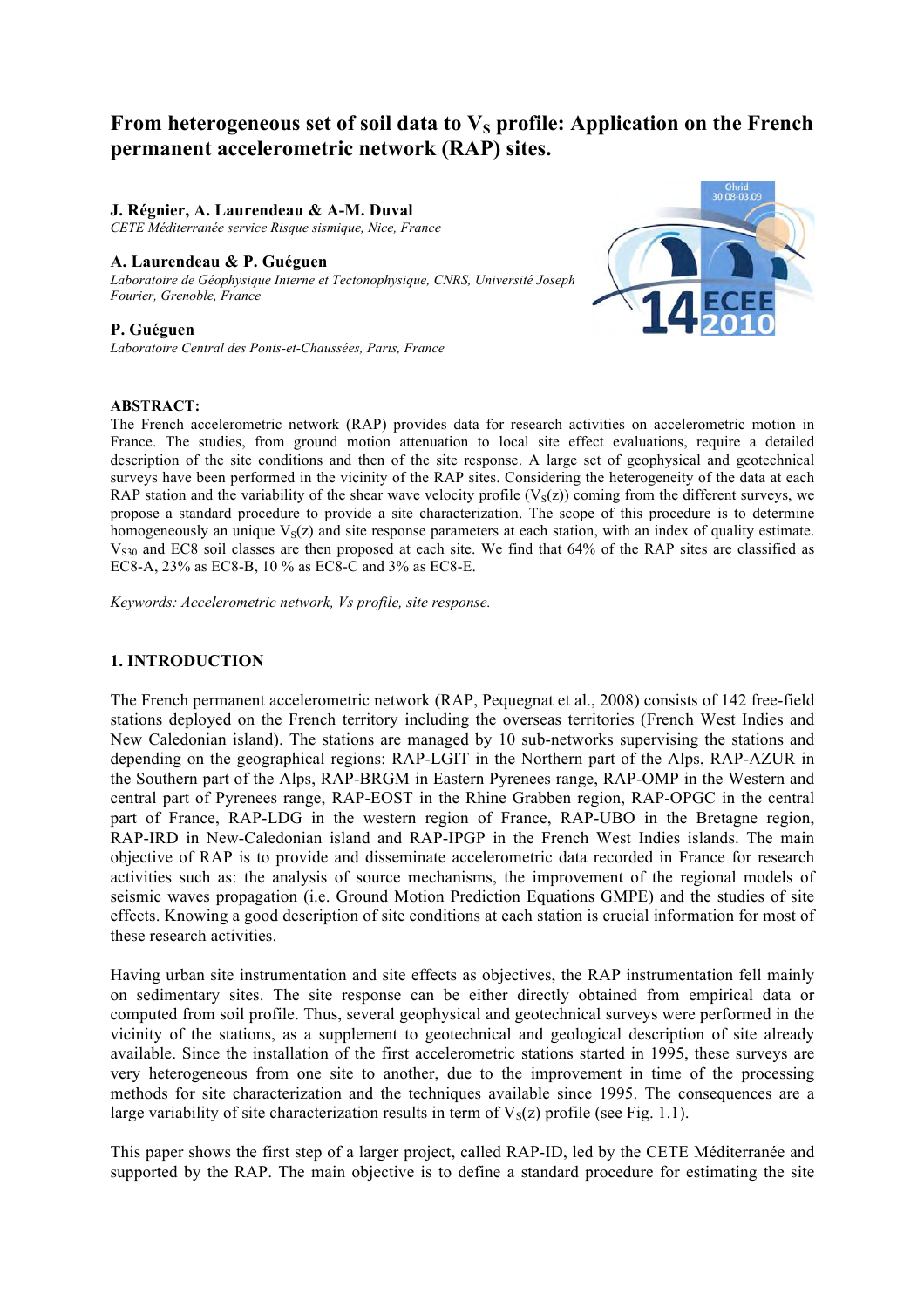condition at each RAP sites, including all the available information and providing at final an unique shear wave velocity profile ( $V_s(z)$ ) and the site response functions in term of fundamental frequency  $f_0$ and amplification factor. For this reason, we define a standard and homogeneous procedure to determine  $V_S(z)$ ,  $f_0$  and  $A_0$  including an index of quality estimate. The degree of reliability is a parameter reflecting the quality of the survey and the location of the survey to RAP site. The  $V_{\rm SZ}$  (the average shear wave velocity on the first z meters) for z equal to 5, 10, 20 and 30 meters and the equivalent Eurocode 8 soil classes are determined from the  $V_s(z)$ .

After presenting the heterogeneity of the data available at each site and the standard procedure applied, we show how the results coming from surveys are interpreted to have a  $V_{Si}(z)$  (for the method j applied at the site i). The procedure to provide an unique  $V_{Si}(z)$  at site i from the  $V_{Si}(z)$  is then presented for the case of the OGLP station.



**Figure 1.1.** Illustration of the  $V_{Si}$  (z) variability for one site extracted from different surveys applied to the OGLP station (RAP-BRGM sub-network).

# **2. AVAILABLE DATA**

Since the beginning of the RAP network, different methods have been locally deployed at each station. We can distinguish invasive and non-invasive methods, providing a direct or indirect estimate of S-wave velocity values. Among the invasive techniques available for our project, we have cross-hole and down-hole profile given a  $V<sub>S</sub>$  value at several depths, geological boreholes and geotechnical boreholes such as SPT and CPT, for which empirical relationships providing  $V_s(z)$  exist (Hasancebi et al.(2007), Jafari et al. (1997)). Non-invasive methods (using both active and passive sources) including spectral analysis of surfaces waves (SASW), multichannel analysis of surfaces waves (MASW) and array noise measurements are also available. The main difference with invasive techniques is these methods give a non-uniqueness of  $V<sub>s</sub>(z)$  solution by resolving the subsurface structure through inverse problem (Wathelet et al., 2008).

In complement to the methods for site characterization, some methods were employed at each station for defining the site response. Some are based on ground motion recordings ("H/V spectral ratio", "site/reference spectral ratio" and "inversion method") and others are based on noise recordings ("H/V spectral ratio"). The "H/V spectral ratio" using seismic noise and the "H/V spectral ratio" using earthquake recordings give access only to  $f_0$  (under some assumptions) that characterize the resonance frequency in presence of strong contrasts (Duval, 2001). The "site/reference" method is the only one identifying quantitatively  $A_0$  (Lebrun et al., 2001). Drouet et al. (2008) determine from the inversion method, robust site responses relative to an average rock-site response, allowing to identify good reference rock sites.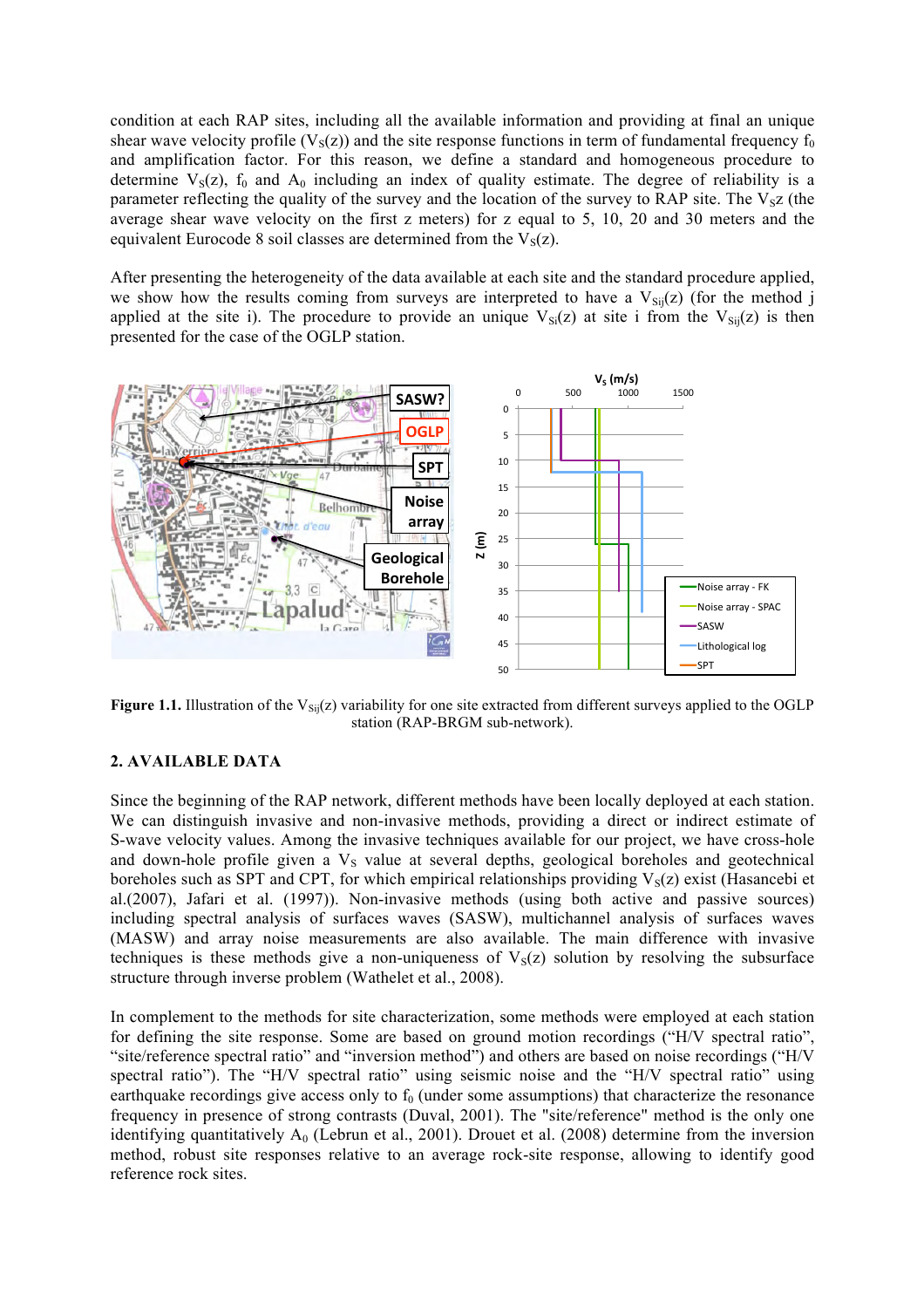Figure 2.1. shows the distribution of the surveys performed at each sub-network, distinguishing the site characterization methods (a) and the site response methods (b). We can observe the large heterogeneity of the surveys depending on the sub-networks, both in quantity and in type of methods applied. These heterogeneities can be due to, the installation date of the first station and the experience of institutes in charge on site characterization and site response analysis. The geological boreholes are the only data represented in the whole sub-networks and provided by the on-line geological boreholes database for France (http://infoterre.brgm.fr). For RAP-Azur sub-network, the site response methods are more developed than the site characterization methods.



**Figure 2.1.** Histogram showing for each RAP sub-network the cumulative number of surveys deployed to obtain both the soil parameters and the site response parameters. The number under the sub-network name corresponds to the number of station managed by sub-network and so at the maximal height of the part of the bars of the histogram.

### **3. FROM THE SITE CHARACTERIZATION METHODS TO VSIJ(Z)**

Most of the site characterization methods do not give directly an unique  $V_s(z)$ . The purpose of this section is to illustrate how the results of the method (j) applied at the site (i) are used to determine an unique velocity profile ( $V_{Si}(z)$ ) from the surface to the seismic substratum:

- From geological borehole to  $V_s(z)$ : Lavergne (1986) proposed an empirical estimate of ranges of  $V_s$  values for ground types. From the geological borehole, an approximate  $V_{\text{Si}}(z)$  can be calculated. In this paper, we choose the mean value of  $V<sub>S</sub>$  interval. The depth interfaces are well constrained whereas the Vs is approximated.
- From Standard Penetration Test to  $V_s(z)$ : Many authors attempted to define empirical relations to estimate  $V<sub>S</sub>$  from the penetration resistance (N). We chose to use 19 empirical relations established for "all ground type" (Hamza et al, 2007, Hanumantharao et al 2008, Hasancebi et al, 2007, Jafari et al 1997). The median of the 19 velocity profiles coming from the empirical methods is calculated. This median profile is simplified in homogeneous layers. The  $V_{Si}(z)$  is obtained by calculating the harmonic mean of the median velocities on homogeneous layers.
- From seismic refraction to  $V_s(z)$ : Seismic refraction gives  $V_s$  in 2 space-dimensions ( $V_s$  profile at the center and extremity of the measurement line). The  $V_{Si}(z)$  is given by the velocity profile in the middle of the profile (directly from the S-waves or from the P-waves by taking a constant Poisson's ratio of 0.25 (V<sub>S</sub>=V<sub>P</sub>/(3<sup>1/2</sup>)).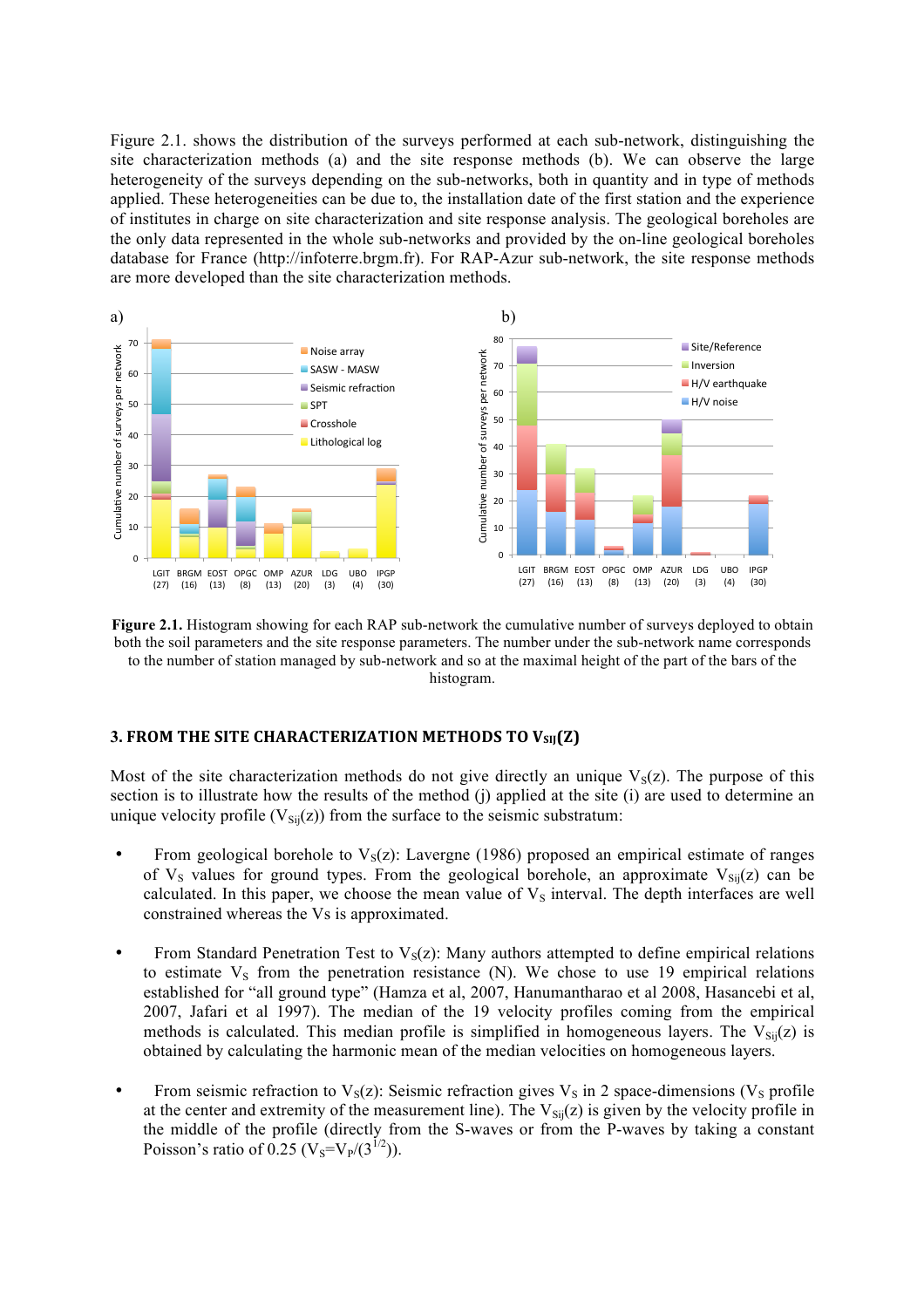- From the inverse methods (SASW MASW Array noise) to  $V_s(z)$ : The SASW, MASW and array noise methods provide infinity of velocity profiles with different misfit values (sum of the difference between the dispersal curve of the proposed solution and initially pointed) (Wathelet et al., 2008). We choose to select an envelope of  $V_s(z)$  corresponding to the profiles with a misfit lower than 0.02. The  $V_{\text{Si}}(z)$  is determined by taking the median profile of this envelope.
- From the site response to  $V_s(z)$ : The shape of the site response can also give information about  $V<sub>S</sub>(z)$ . For the purpose of this research, we consider that: 1) When the curve is flat, the site is not prone to site effect. The  $V_s(z)$  is modeled by a half space. 2) When the curve discloses a clear peak with amplitude up to 2, the site is prone to site effect. The  $V_s(z)$  has at least one interface. In this case, there is a simple relation between the resonance frequency  $(f_0)$ , the thickness of the sediment (H) and the shear wave velocity (V<sub>S</sub>) of the topmost layers:  $f_0 = V_s/4H$  (assuming a 1-D soil model). This relation can be used to have an estimation of H or Vs when one of both parameters is known as well as  $f_0$ .

# **4. PROCEDURE**

As aforementioned, the quantity and quality of the surveys are heterogeneous at each site. Some sites, used as test site (for example the Montbonnot borehole in the Grenoble basin, station OGFH, OGFB and OGFM are fully described (Guéguen et al. (2007)), whereas some others are poorly investigated. Besides, different groups with different scopes, equipments and treatment tools, performed the investigations from their own initiative. Thus, a standard procedure must be proposed to integrate this wide heterogeneity and define a standard stair-shape velocity profile at each station.

At a given site, the  $V_{\text{Si}}(z)$  or the site response can be variable from one survey to another. To define a standard procedure, 3 standard gradings of the methods, according to their relevancy and accuracy in giving the  $VSii(z)$  as well as f0 and A0, are defined. 1) The site characterization methods are sorted according to their ability to give the depth of boundaries between two homogeneous layers (Grading-1). In our study, we give priority to invasive methods against non-invasive methods (SPT, geological boreholes, cross-hole, seismic refraction, SASW, MASW, noise array methods, from f0 corresponding to the more to less accurate methods, respectively). 2) The site characterization methods are sorted according to their capacity of giving the  $V<sub>S</sub>$  of the layers (Grading-2). From a synthesis of existing data, Moss et al. (2009) defined coefficients of variation for shear wave velocity measurements according to the methods used. Cross-hole and down-hole methods are on the order of 1-3%, SASW 5-6% and correlation between Vs and geologic units, 20-35%. Thus, we give priority to cross-hole and SPT rather than, seismic refraction, SASW, MASW, noise array methods and finally correlation with geological units. 3) The site response methods are sorted according to their ability to give f0 and A0. In this project, we give priority to the methods based on earthquake recordings (Site/reference, H/V earthquake, inversion), rather than the methods based on seismic noise (H/V seismic noise).

Such gradings are very sensitive and are proposed in the framework of this project only. These standard gradings are modulated, in each site, as function of the quality of the surveys (measurements and process). The procedure for a given site i is as follows:

1. Evaluation of the quality of the site characterization methods at site i. The quality is a 5 degrees scale (vh, h, m, l, vl, from the very high to the very low quality, respectively) and is defined according to: the distance of the investigation to the RAP site, the adequacy between the geomorphologic context of the site i and the location of the survey, and the quality of the deployment of the method and the data processing (table 4.1). For the last point, we refer to the investigation report provided by the operator, when available. In the case of normative methods, such as SPT, the quality of the method deployment and data processing is by default chosen to "high". The maximal depth of investigation for each survey is also calculated.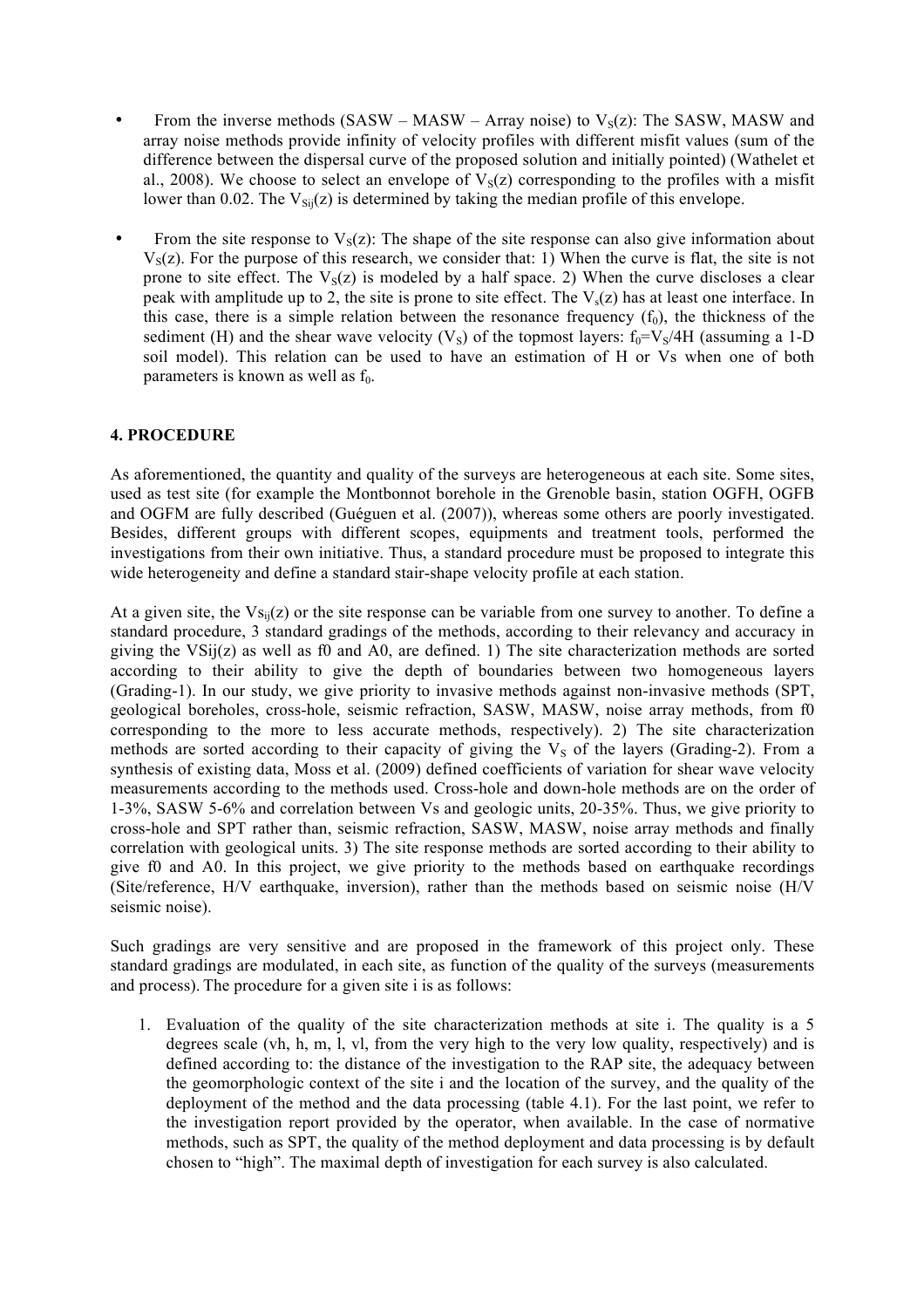- 2. Evaluation of the quality of the site response methods at site i according to the quantity of input data used. The number of earthquakes or number and length of stationary noise windows are the two main criteria. The site response curves are interpreted to determine the existence or not of site effects. If there are site effects, the site response parameters  $f_0$  and  $A_0$  are evaluated.
- 3. The site specific gradings of the surveys j at site i (Grading-1<sub>i</sub>, Grading-2<sub>i</sub>) are realized by modulating the standard grading according to the quality of the surveys evaluated in the first step. The modulation is performed by permuting the rank of two methods if the inferior method has two quality degrees more than the previous one.
- 4. The final  $V_{\rm Si}(z)$  is constructed using all data according to their rank in the gradings (1 and 2), fallowing these two steps: a) The depth of the boundaries  $(H_1...H_k)$  are deduced from the highest quality survey of the grading-1<sub>i</sub>. The  $V_S$  in the layers ( $V_{S_1}$ ..., $V_{S_{k+1}}$ ) are given by the highest quality survey of the grading-2<sub>i</sub>. In case of this survey does not provide the deepest investigation, we select the immediately lower quality method to find the Vs of the deepest layers. b) To complete the shear wave profile two conditions are required: 1) a Grading- $1<sub>i</sub>$ method indicates a deep boundary, even if this method has a low quality level. 2) the S-wave velocity profile for the two grading-1; methods (high and low quality) for the uppermost layers must have the same order of magnitude.
- 5. Evaluation of the quality of the final shear wave velocity. The quality of the S-wave velocity at the different depth depends on the quality method used and the variability of the S-wave velocity from one method to another. At this stage, we attribute a quality index of S-wave velocity for each layer.
- 6. Calculation of the mean shear wave velocity for the 5, 10, 20 and 30 first meters ( $V_{SS}$ ,  $V_{S10}$ ,  $V<sub>S20</sub>$  and  $V<sub>S30</sub>$ ) and determination of the EC8 soil class. Their quality index are given by the quality affected to the S-wave velocity in each layer. However, when the  $V_{S30}$  is larger than 800 m/s, the quality attributed to the soil class EC8-A can be high, even if the velocity is not well constrained.

|                                      |                | Distance < 500m | Distance < 1000m |                  |
|--------------------------------------|----------------|-----------------|------------------|------------------|
| Location of the survey<br>Deployment | 0 <sub>m</sub> | and same        | and same         | Unkown/          |
| of the method Quality                |                | geomorphologic  | geomorphologic   | <b>Different</b> |
| data processing Quality              |                | context         | context          |                  |
| high                                 | Vh             | n               | m                |                  |
| medium                               | h              | m               |                  | vl               |
| Low                                  |                | vl              | vl               | ۷l               |

**Tableau 4.1: Quality of the site characterization surveys.** 

# **4. APPLICATION OF THE PROCEDURE**

To illustrate the procedure, we applied it to the station OGLP (figure 1.1). In this site, several site characterization methods were performed (Table 4.2) leading to different shear wave velocity profiles (figure 1.1). In the table 4.2, the quality of the surveys is determined according to the step one of the procedure.

At OGLP, only ambient vibrations measurements were performed to get  $f_0$ . The analysis of the ambient vibration was performed using horizontal to vertical spectral ratio. From this analysis we find that site effects at this station may exist and the resonance frequency is close to 0.6 Hz.

The site characterization surveys were sorted according to step 3 (table 4.3 and table 4.4). A first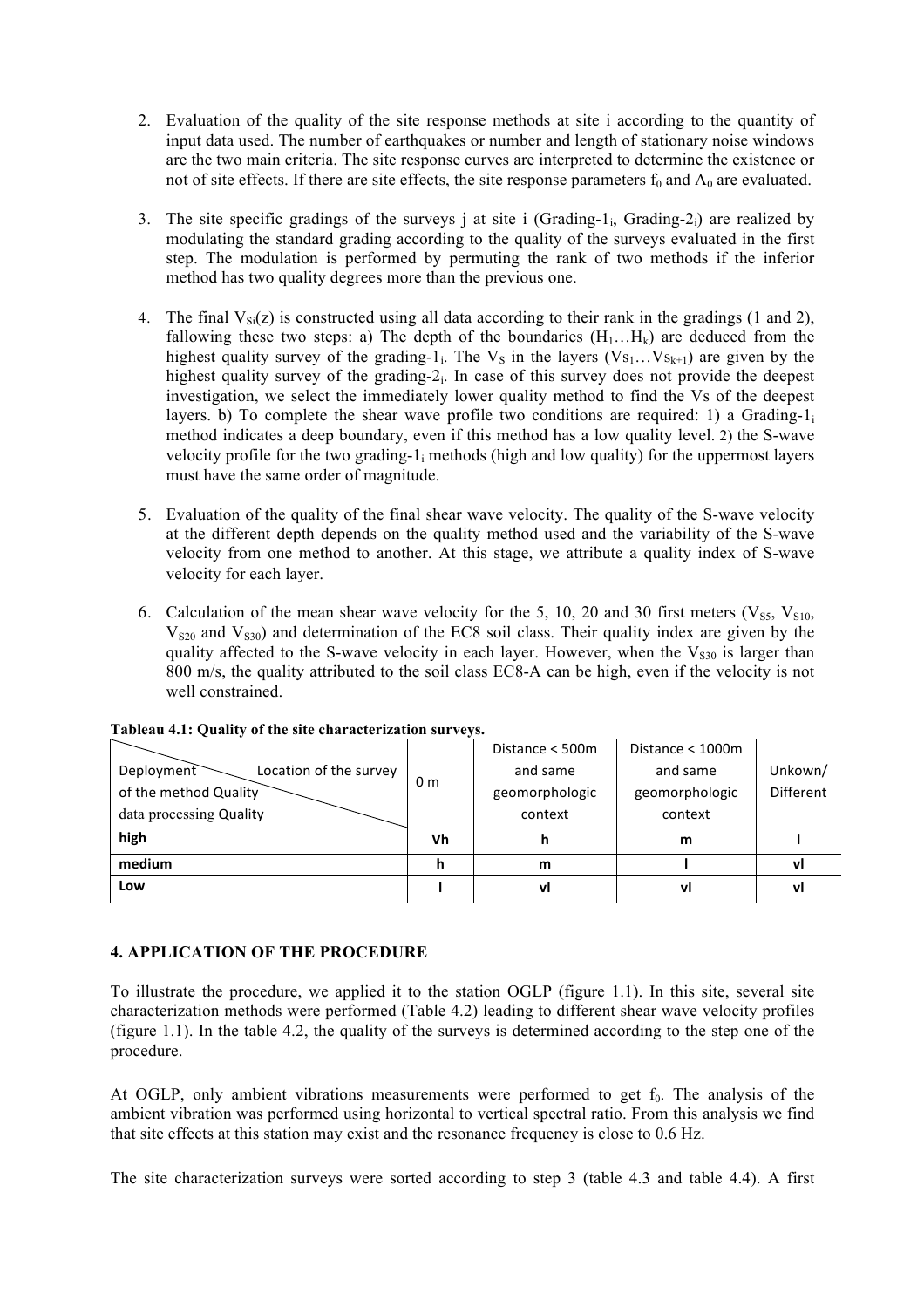boundary in depth is given by the SPT at 12 meters. Table 4.3 indicates the velocity of the first two layers. The velocity of the first layer is given by the SPT, the second by the SASW.

| Investigations<br>performed at<br><b>OGLP</b> | Depth<br>validity<br>(m) | Precision of the application<br>and treatment of the method | <b>Distance to</b><br>(m) | adequacy between<br>the RAP site the geomorphologic<br>context | Quality<br>degree |
|-----------------------------------------------|--------------------------|-------------------------------------------------------------|---------------------------|----------------------------------------------------------------|-------------------|
| <b>SPT</b>                                    | 12                       | (by default)                                                | 42                        | Yes                                                            | h                 |
| Geological borehole                           | 40                       | (from author survey report)                                 | 605                       | Yes                                                            | m                 |
| <b>SASW</b>                                   | 35                       | m<br>(from author survey report)                            |                           | Yes                                                            |                   |
| Noise array                                   | 50                       | VI<br>(from author survey report)                           |                           | Yes                                                            | VI                |

**Table 4.2**:First step of the procedure for the station OGLP:

The low frequency peak of the H/V using seismic noise indicates a deeper second interface. Indeed, the resonance at 0.6 Hz cannot be related to the first interface using the  $f_0=V_{\rm SI}/4H$  relationship. The shear wave velocity profile must be composed of at least three homogeneous layers. From  $f_0$ ,  $V_s$  in the layer 1 and  $V_s$  in the layer 2, we estimate the depth of the second interface (350 m) using a harmonic mean following the equation 2. None of the surveys give the velocity of the last layer; we can just infer that the velocity is higher than the one of the second layer.

$$
^{.1)}H_{2} = V_{S2} \left( \frac{1}{4 f_{0}} - \frac{H_{1}}{V_{S1}} \right)
$$

| Grading of the studies<br>according to H. | Depth validity (m) | Depth interface 1 (m) | Depth interface 2 (m)       |
|-------------------------------------------|--------------------|-----------------------|-----------------------------|
| <b>SPT</b>                                |                    |                       |                             |
| Geological boreholes                      | 40                 |                       |                             |
| <b>SASW</b>                               | 35                 |                       |                             |
| Noise array                               | 50                 |                       |                             |
| $f_0$ from ambiant<br>vibration H/V       |                    |                       | Low frequency peak (0.6 Hz) |

**Table 4.3**: Third step of the procedure for the station OGLP

**Table 4.4**: Fourth step of the procedure for the station OGLP

| Grading of the studies<br>according to $V_s$ | Depth validity<br>(m) | Vs of the layer 1<br>(m/s) | Vs of the layer 2<br>(m/s) | Vs of the layer 3<br>(m/s) |
|----------------------------------------------|-----------------------|----------------------------|----------------------------|----------------------------|
| SPT                                          |                       | 290                        | -                          | -                          |
| <b>SASW</b>                                  |                       |                            | 910                        |                            |
| Noise array                                  | 50                    | 780.                       | 780                        | -                          |
| Geological boreholes                         | 40                    |                            | 500                        |                            |

The final shear wave velocity profile and the associated reliability degree are illustrated in the table 4.5. The  $V_{S5, 10, 20, 30}$  and EC8 soil class are calculated as well as the associated reliability and illustrated in the table 4.6.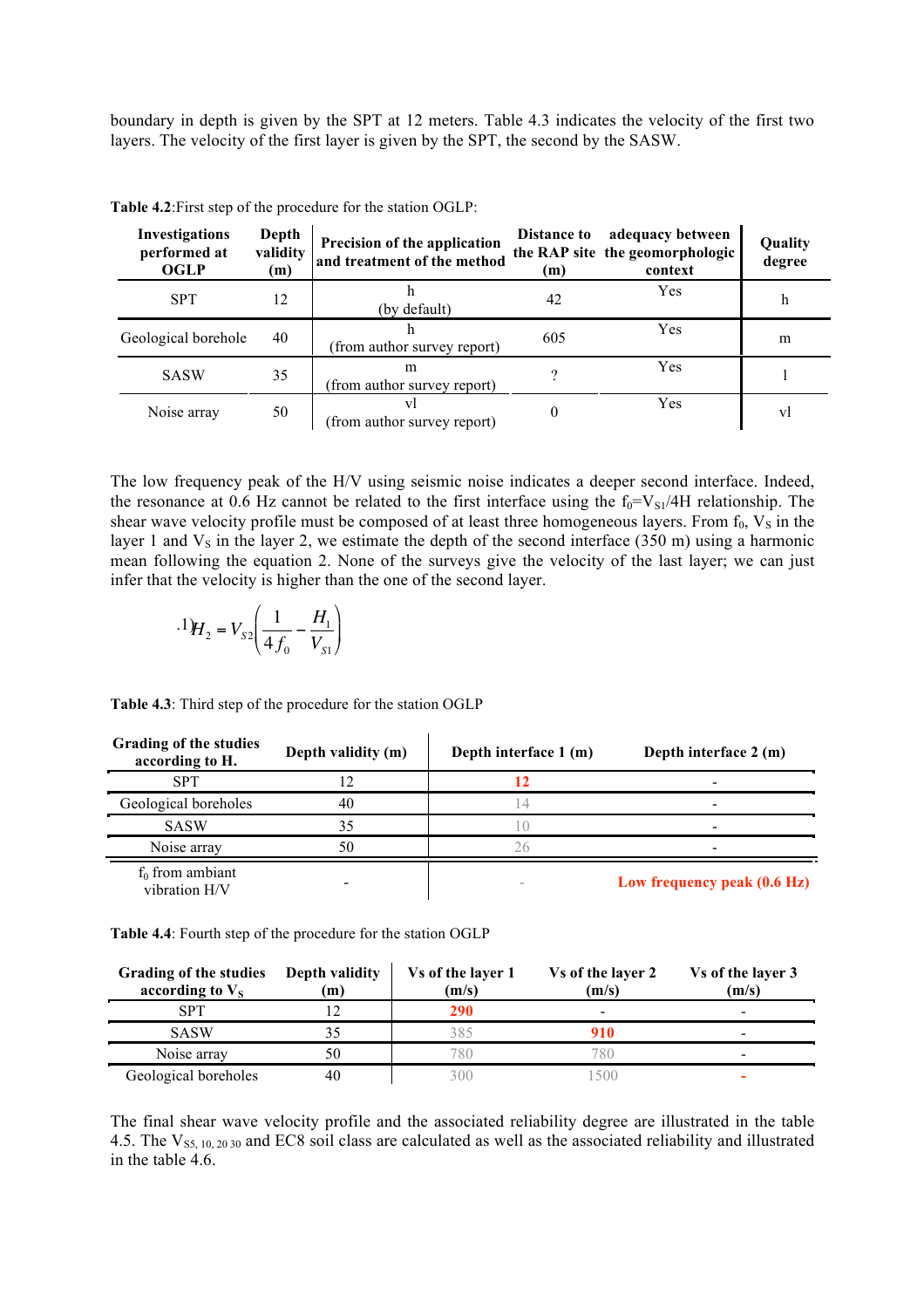**Table 4.5** : Fifth step of the procedure for the station OGLP

**Table 4.6** : Sixth step of the procedure for the station OGLP

|                | Depth (m) | Vs(m/s) | <b>Reliability</b> |                  |     | <b>Reliability</b> |
|----------------|-----------|---------|--------------------|------------------|-----|--------------------|
| <b>Laver</b> 1 | $0 - 12$  | 290     |                    | Vs5(m/s)         | 290 |                    |
| <b>Laver 2</b> | 12-350    | 910     |                    | Vs10(m/s)        | 290 |                    |
| Laver 3        | >350      | >910    | VI                 | Vs20(m/s)        | 400 |                    |
|                |           |         |                    | Vs30(m/s)        | 490 |                    |
|                |           |         |                    | <b>EC8</b> class |     |                    |

### **5. DISCUSSIONS**

The procedure was applied on the whole network. Thus, the  $V<sub>S30</sub>$  and the EC8 soil classes were determined. The figure 5.1.(a) shows the EC8 soil distribution of the RAP sites. The majority of the sites are rock sites (EC8-A, 64%). Among the sedimentary sites, the EC8-B class is the most represented with 23%, followed by the soil class EC8-C (10%), EC8-D is not represented and only 3% of the sites were classified in EC8-E. The figure 5.1 (b) indicates the average  $V<sub>S30</sub>$  and standard deviation by sub-networks and by EC8 soil classes. For example, for the RAP-LGIT and RAP-OPGC sub-networks, the  $V_{S30}$  at EC8-A site is well constrained, which can be attributed to the availability of SASW and refraction surveys. For the rest of the sub-networks, the  $V<sub>S30</sub>$  is not well constrained because generally evaluated using the geological boreholes. **!"#\$%&'((\$()\*&\$+\*(,-\*./0)1\$)1\$,23\$**



**Figure 5.1.** a) EC8 soil class distribution on the whole network and b) mean  $V_{S30}$  and standard deviation according to the EC8 soil classes for each sub-network.



**Figure 5.2.** Degree of reliability attributed to a) the Vs30 and b) the EC8 soil classes for the different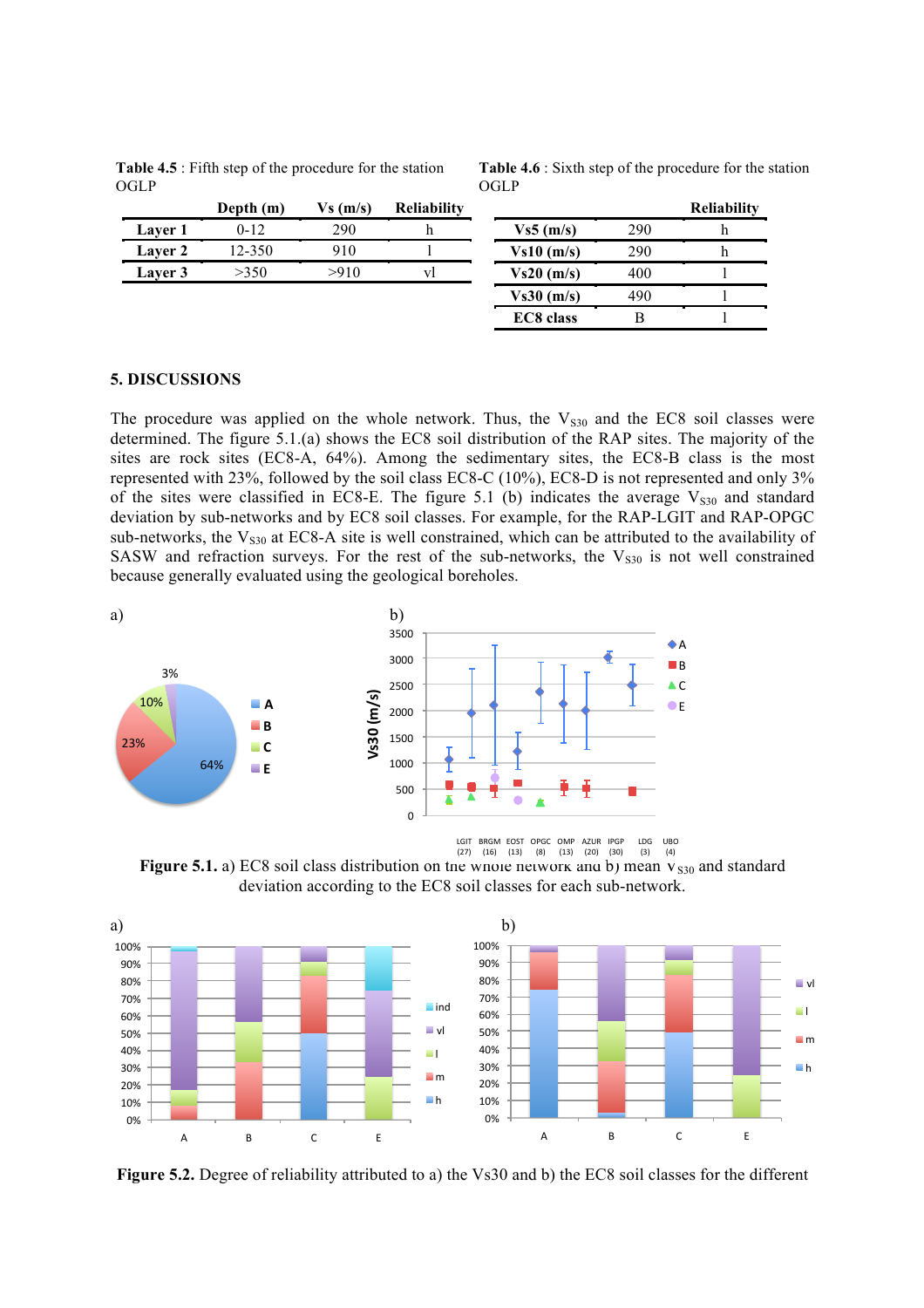#### soil classes.

The quality degree of the  $V<sub>S30</sub>$  and the EC8 soil class is highly dependent on the EC8 soil class attributed to the site. In the cases of rock sites, more than 80 % of the sites have very low quality degree for  $V_{s30}$  whereas the EC8 soil class was well known. It is explained by the criteria followed in our procedure. Even if the  $V<sub>S30</sub>$  is not well constrained for rock sites, it is up to 800 m/s which indicates for sure an EC8-A site. For the sedimentary sites, the quality of EC8 soil classes and  $V<sub>830</sub>$  are related which implies a certain similarity between the two results. Besides, the quality of  $V<sub>S30</sub>$  in sedimentary sites is generally higher than the quality at rock sites because more surveys were performed and the methods applied are more adapted for such sites.

### **6. CONCLUSION**

In this article, we present a standard procedure for defining an unique stair-shape shear wave velocity profile from a set of site characterization surveys. This procedure was made to 1) define homogeneously an unique  $V_s(z)$  by station on the whole network and 2) define the  $V_s(z)$  in as described as possible manner. In addition, this work syntheses the available data and associated reliability on RAP sites to anticipate future investigations on the network.

The next steps of this project are to find the regional seismic hazard under each RAP station by using the  $V_{Si}(z)$  to compute the site response at each  $RAP_i$  site and to compare it with the empirical site response already performed with earthquake data.

#### **AKCNOWLEDGEMENT**

We thank the RAP NETWORK and GIS-RAP for providing us with their data collection.

#### **REFERENCES**

- Drouet, S., Chevrot, S., Cotton, F. and Souriau, A. (2008). Simultaneous Inversion of Source Spectra, attenuation parameters, and site responses: application to the data of the French accelerometric network.. *Bulletin of Seismological Society of America*, **Vol 98: 1**, 198-219.
- Duval, A.-M., Vidal, S., Méneroud, J.-P., Singer, A., De Santis, F., Ramos, C., Romero, G., Rodriguez, R., Pernia, A., Reyes, N., Griman, C., (2001). Caracas, Venezuela, Site effect détermination with microtremors. *Pure and Applied Geophysics*, **Vol 158: 12**, 2513-2523.
- Duval, A.-M., Bard, P.-Y., Le Brun, B., Lacave-Lachet, C., Riepl, J., Hatzfeld, D., (2001). H/V technique for site response analysis synthesis of data from various surveys. *Bolletino di Geofisica teorica ed Applicata*, **Vol 42**, 267-280.
- Guéguen, P., C. Cornou, S. Garambois and J. Banton. 2007. On the limitation of the H/V spectral ratio using seismic noise as an exploration tool: Application to the Grenoble valley (France), a small apex ratio basin, *Pageoph*, **164(1),** 115-134.
- Hamza Messen, Y. et al., (2007). Corrélations entre la résistance à la pénétration des essais in situ et la vitesse de l'onde de cisaillement. Application aux loess rencontrés sur la LGV Nord, *Rapport du 7ème Colloque National AFPS 2007, Paris*.
- Hanumantharao, C. and Ramana, G.V., (2008). Dynamic soil properties for microzonation of Delhi, India, *Journal of earth system science*. **Vol 117: S2**, 719–730.
- Hasancebi H. et Ulusay R., (2006). Empirical correlations between shear wave velocity and penetration resistance for ground shaking assessments*, Bulletin of Engineering Geology and the Environment,* **Vol 66** : 2, 203-213.
- Jafari, M.K., Asghari, A., and Rahmani, I. (1997). Empirical Correlation between Shear Wave Velocity (Vs) and SPT-N Value for South of Tehran Soils. *4th International Conference on Civil Engineering, Tehran, Iran (In Persian).*

Lavergne, M., (1986). Méthodes sismiques, Editions Technip.

- Lebrun, B., D. Hatzfeld, and P.-Y. Bard (2001), A site effect study in urban area: experimental results in Grenoble (France), *Pageoph*., **158**, 2543-2557
- Moss R.E., (2008). Quantifying Measurement Uncertainty of Thirty Merter Shear wave Velocity". *Bulletin of*